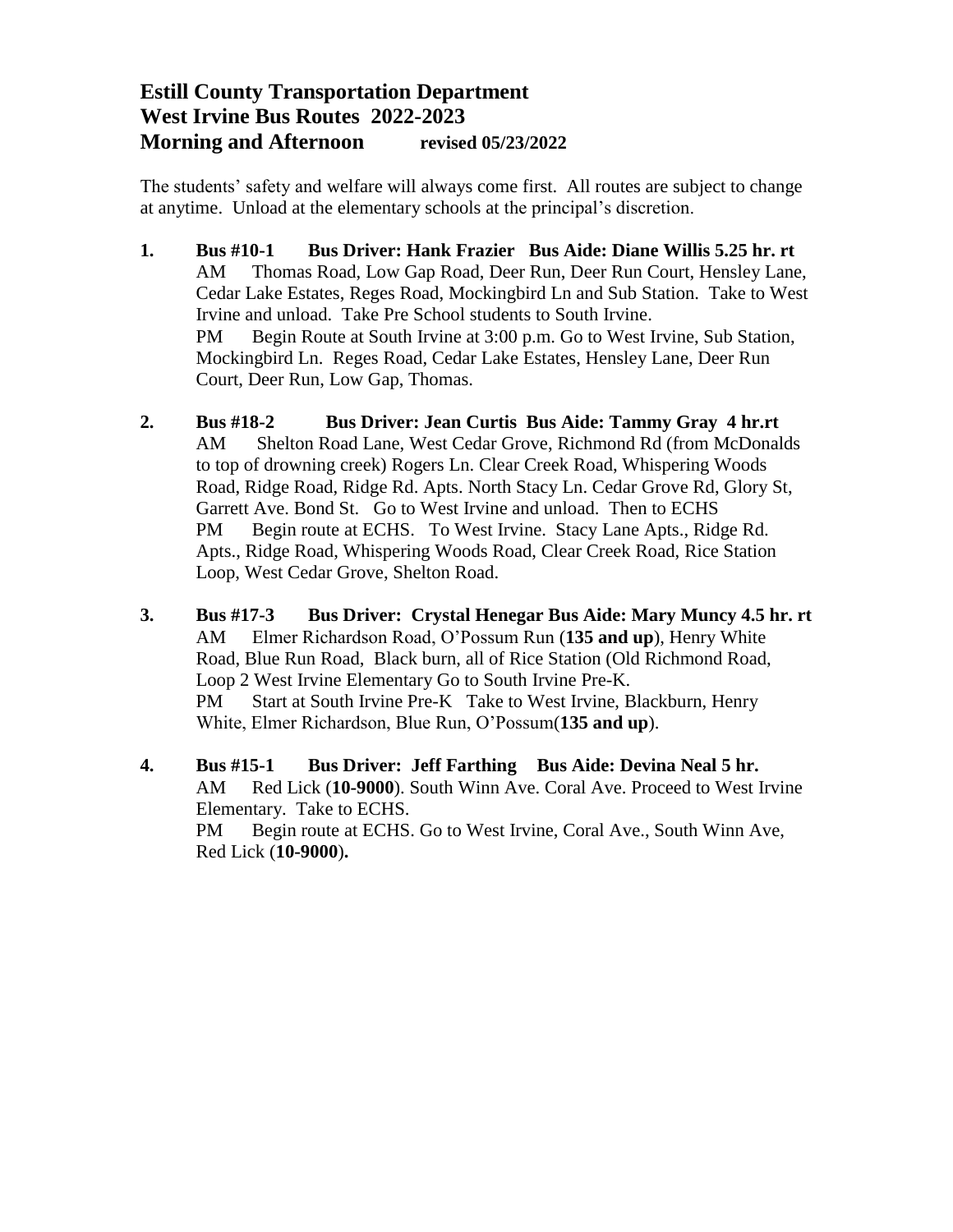**5. Bus #11-1 Bus Driver: Jessica Willis Bus Aide: Janet Rose 4hr.rt** AM Trotting Ridge to Picnic Hill Picnic Hill Loop, LaFayette Circle Trotting Ridge to Richmond Road. JR furniture Rd. Dollar General, Winston,52 from Dollar Store to Drowning Creek Go to West Irvine and unload students. Go to **ECHS** 

PM Begin route at ECHS Go to West Irvine and reverse the morning route.

**6. Bus #17-1 Bus Driver: Buford Powell Bus Aide: Kathy Scheely 4 hr. route** AM Pea Ridge Road (Hwy. 594). Circle around Dawes Road. Dark Hollow Wisemantown Rd. Turn onto Wisemantown Road to West Irvine. Then to ECMS

PM Begin route at ECMS. Take to West Irvine, Dark Hollow, Dawes Road, Jodi Lane, Quail Run, Pea Ridge Rd. (Hwy. 594).

**7. Bus #18-3 Bus Driver: Tony Belcher Bus Aide: Marie Muncie 4.75 hr.rt** AM Sand Hill, Rock a Way Road, North Sulphur Wells Road, Brown Ridge, Webb Road, and Spring View. Opossum Run Rd (**40-135**). Go to West Irvine Take to ECMS.

PM Begin route at ECMS Take to West Irvine, Opossum Run Rd (**40- 135**)Spring View, Webb Road, Brown Ridge, North Sulphur Wells, Rock a Way, Sand Hill.

- **8. Bus #17-2 Bus Driver: David Keown Bus Aide: Taylor Kirk 4.75 hr. rt** AM Round Mountain, Crooked Creek to Walton Road, Walton Road, Crooked Creek to Church House Hill, all students from Church House Hill to Blue Banks, pick up on Hoy's Fork, Hunting Club Lane, and all students on Wisemantown Road except Arvin Apts. Go to West Irvine. Take to ECMS PM Begin route at ECMS at 3:00 p.m. Go to West Irvine, Wisemantown Road, Hunting Club, Hoy's Fork, Church House to Blue Banks, Crooked Creek to Church House Hill, Walton Road, Round Mountain.
- **9. Bus #20-1 Bus Driver: Justin Mosley Bus Aide: Dixie Wise 4 hr. route** AM Stacy Lane, Pea Ridge, Lee Acres Stacy Ln Apts (All Grade Levels). Unload at West Irvine Elementary. Go to ECMS. PM Begin route at ECMS. Then to West Irvine Elementary, Stacy Ln Apts (All grade levels)Lee Acres, Pea Ridge, Stacy Lane.